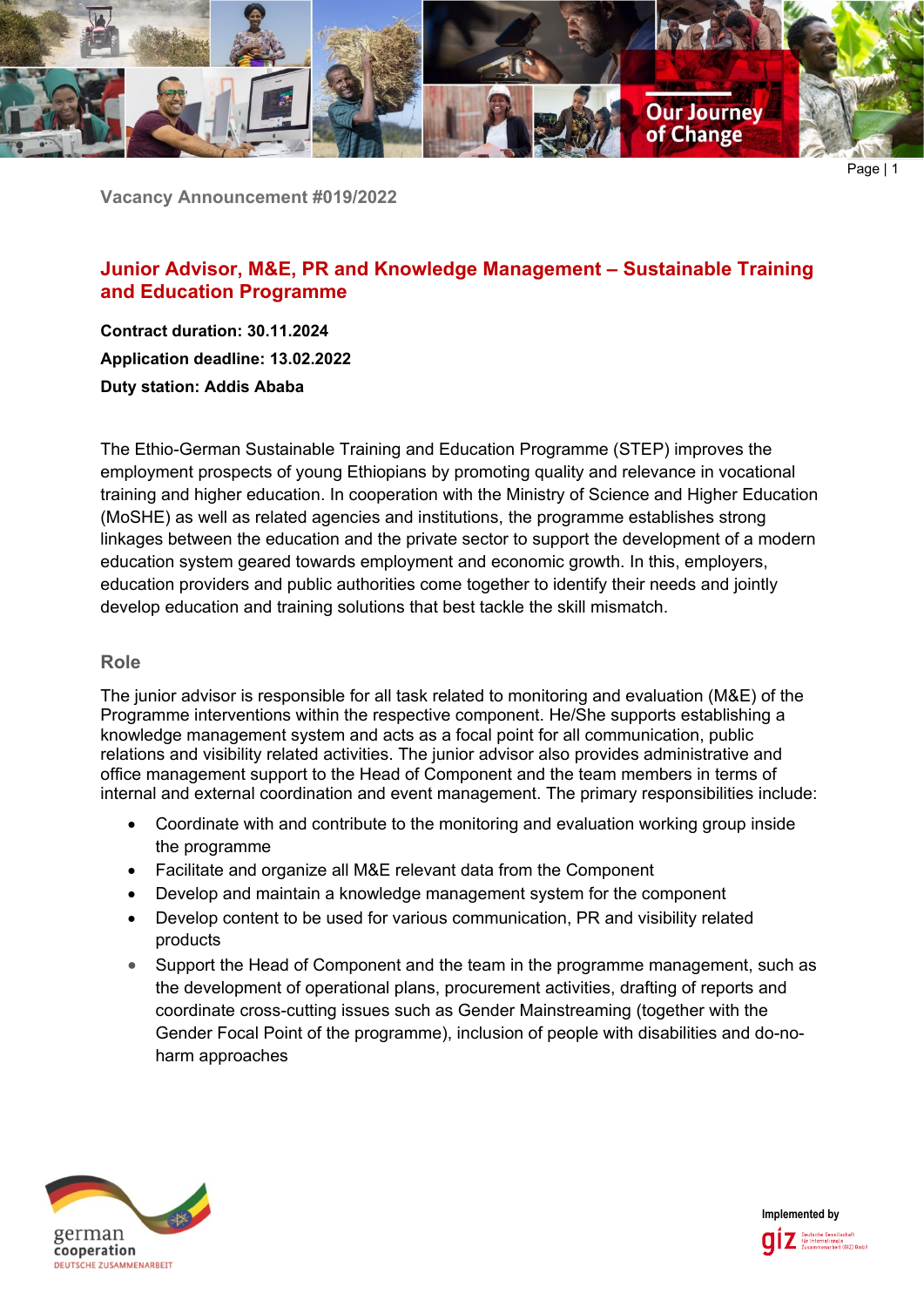

**Responsibilities and tasks**

## **1. Sector specific advisory services**

- Conduct research and reports on regular basis on activities being implemented under the respective component level
- Undertake periodic monitoring and evaluation of activities, including supporting the preparation of periodic and annual M&E work reports, plans and budgets.
- Coordinate with the monitoring working group on Programme level to establish and maintain a result-based monitoring system
- Ensure that component specific M&E data are readily available to the management and programme level monitoring working group, particularly on output, outcome results, impacts and lessons learnt
- Document and report regularly on the status of operational results, adapt this documentation to the different needs of the Programme and other stakeholders
- Provide support for the staff in the component on the M&E process
- Develop and maintain the knowledge management system for the respective component
- Develop together with the respective experts content for success stories, press releases and other audio and video products
- Support in organization of major events, conferences and visibility-focused measures
- Support the Head of Component in the management of the team through planning and reporting activities
- Support the Head of Component and the team in planning, reporting and procurement tasks
- Offer secretariat support for overall operations of the respective component

## **2. Networking and cooperation**

- Contribute to the monitoring group on the Programme level and support the establishment of a monitoring system
- Actively engage in cross-cutting issues working groups

### **3. Knowledge management and coordination**

- Support the development and implementation of tools for data management
- Support the development of templates for working and monitoring.
- Share tools and approaches with the team members and relevant partner organizations.
- Support the Component Manager in operational planning and documentation of the support activities
- Support the development of tools and approaches in planning and delivering training.
- Support the monitoring and evaluations measures for enhancing training quality.



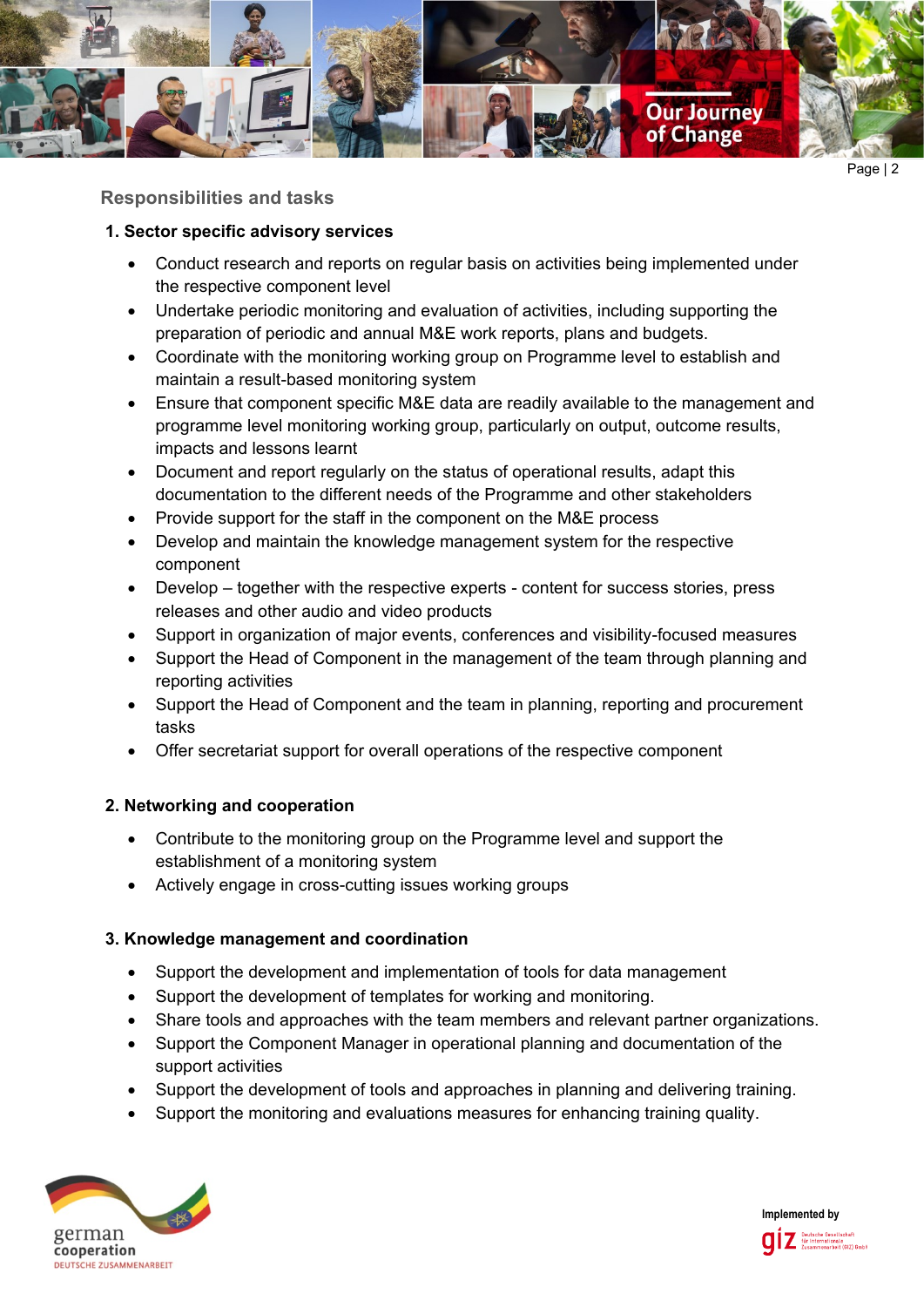

### **4. Other duties/additional tasks**

- Initiate, facilitate and coordinate cross-cutting measures in the areas of Gender Mainstreaming (together with the Gender Focal Point of the programme), inclusion of people with disabilities and do-no-harm approaches (together with other experts)
- Perform other duties and tasks as assigned by the programme or supervisor.

### **Required qualifications, competencies, and experience**

### **Qualifications**

• University degree in a topic related field (technical education, education management, project management, business development, psychology, social sciences)

### **Professional experience**

- Beginners professional experience in a comparable position in the field of development cooperation, preferably in the area of M&E, knowledge management, PR and crosscutting issues
- Knowledge about Results-Based monitoring and Evaluation, reporting, communication and knowledge management
- Experience in data collection, statistical analysis, research, and dissemination of results
- Good understanding of cross-cutting issues, especially Gender, inclusion and do-noharm approaches

### **Other knowledge, additional competencies**

- Good computer skills, especially in Microsoft packages (MS Word, MS Excel, MS Access, MS Power Point). Knowledge of statistical software packages commonly used for data analysis will be an asset. Strong organizational competences
- Fluent written and oral knowledge of the English and Amharic languages
- Good interpersonal skills and willingness to cooperate with various stakeholders
- Good public relations, marketing and communication skills
- Intercultural competence



**Implemented by**